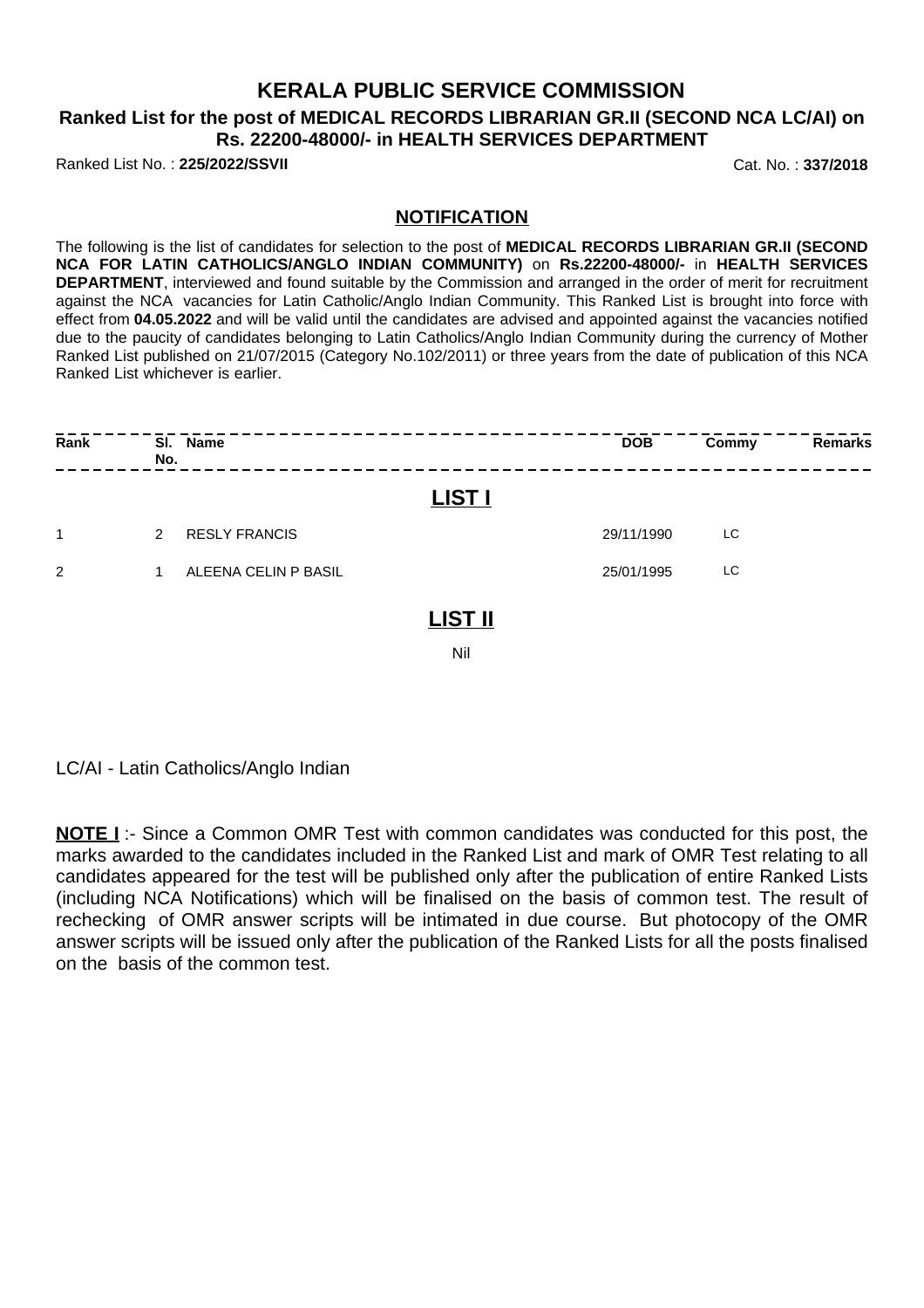**NOTE II** :- According to the existing procedure, revaluation of Answer Script is not allowed. But Answer Scripts will be rechecked if the candidates apply for in the prescribed application form available free of cost from the Enquiry Sections of the various Offices of the Commission or its photocopy, or downloaded and printed in A 4 size paper from the Commission's website www.keralapsc.gov.in or Photocopied there from along with **prescribed fee of Rs. 85/- (Rupees Eighty Five Only) under The Head of Account 0051 - PSC - 105 State PSC 99 - Examination Fee addressed to the Deputy Secretary (Examinations)-II, Kerala Public Service Commission, Pattom P.O.,Thiruvananthapuram-695004**. Applications submitted in any other manner will not be considered. A period of **45 (Forty Five**) days time to apply for rechecking of Answer Scripts will be allowed to candidates with effect from the Date on which the Ranked List is uploaded in the official website of the Commission **(on or before 23.06.2022**) The candidates can avail only one chance after the Approval of Ranked List. Rechecking of invalidated answer scripts due to any defects will not be considered. Application for Rechecking received after the stipulated time will not be entertained and Fee once remitted will not be refunded.

**NOTE III** :- Candidates who wish to obtain a photocopy of their OMR Answer Sheets (Part A & Part B) relating to this selection shall remit a **Fee of Rs. 335/- (Rupees Three Hundred and thirty five only)** in any of the Treasuries in the State **(Head of Account : 0051 - PSC - 800 - State PSC -99-Other Receipts)**. The duly filled in application in the prescribed form available from the Commission's website www.keralapsc.gov.in along with the original chalan should be submitted to **The Deputy Secretary (Examinations)-II, Kerala Public Service Commission, Pattom P.O., Thiruvananthapuram- 695004** within 45 (Forty Five) days from the date on which the Ranked List is uploaded in the official website of the Commission. A copy of an answer sheet will be issued only once to a candidate.Copies of OMR answer sheets invalidated due to any defect will not be issued. Candidates are prohibited from applying for copy of an answer sheet which is not their own, and legal proceedings will be initiated against those who do so. The last date for receipt of applications is **23.06.2022**. Applications received after the prescribed date will not be entertained.

**NOTE IV** :- The entries put in column (5) are based on the Communities specified by the candidate in their Application forms and proved by them with necessary documents. The candidate whose Communities have not been correctly noted in the Ranked List as proved by them in their application should intimate the fact to **The Deputy Secretary (Examinations) -I, Kerala Public Service Commission, Thiruvananthapuram - 695004** within one month from the Date of publication of the Ranked List to get the benefit of Reservation to which they are entitled to. In the absence of timely information regarding discrepancies if any, the candidate will be advised as incorporated in the Ranked List.

**NOTE V** :- Any candidate can relinquish his/her right for appointment in writing duly attested by a Gazetted Officer of State/ Central Government with Signature, Name, Designation and Office Seal along with a notarized affidavit and a self attested copy of an ID proof bearing photograph as enlisted in the general conditions. The request for relinquishment received within 15 days from the date of publication of Ranked List in the official website of the Commission will be honoured against the requisitions of vacancies that are pending with the Commission up to the finalization of the Ranked List. After the publication of the Ranked List, the request for relinquishment will be considered only if such request is received on or before the date of receipt of requisition, based on which he/she is to be advised.

**NOTE VI** :- The A part and B part of OMR scripts will be destroyed after completing 6 months period from the date of finalisation of last Ranked list included in the Common Test held on 01.01.2021.

**( By Order of the Commission )**

**SAJU GEORGE SECRETARY KERALA PUBLIC SERVICE COMMISSION Head Office, Thiruvananthapuram**

**2**